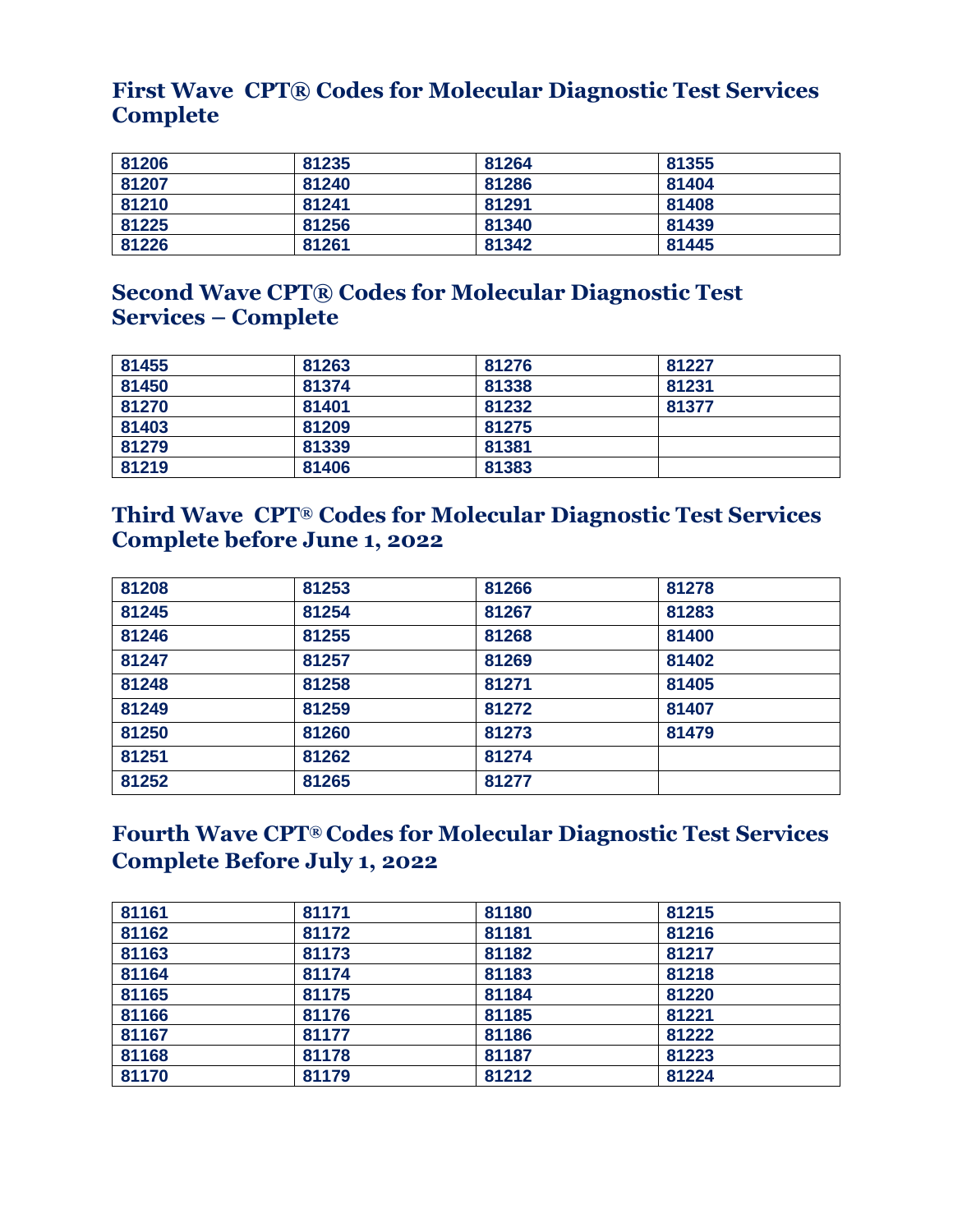## **Fifth Wave CPT® Codes for Molecular Diagnostic Test Services Complete Before Aug. 1, 2022**

| 81284 | 81300 | 81314 | 81328 |
|-------|-------|-------|-------|
| 81285 | 81301 | 81315 | 81329 |
| 81287 | 81302 | 81316 | 81330 |
| 81288 | 81303 | 81317 | 81331 |
| 81289 | 81304 | 81318 | 81332 |
| 81290 | 81305 | 81319 | 81333 |
| 81292 | 81306 | 81320 | 81334 |
| 81293 | 81307 | 81321 | 81335 |
| 81294 | 81308 | 81322 | 81336 |
| 81295 | 81309 | 81323 | 81337 |
| 81296 | 81310 | 81324 | 81341 |
| 81297 | 81311 | 81325 | 81343 |
| 81298 | 81312 | 81326 | 81344 |
| 81299 | 81313 | 81327 | 81329 |

# **Sixth Wave CPT® Codes for Molecular Diagnostic Test Services Complete Before Sep. 1, 2022**

| 81005 | 81193 | 81238 | 81360 |  |
|-------|-------|-------|-------|--|
| 81006 | 81194 | 81239 | 81361 |  |
| 81007 | 81200 | 81242 | 81362 |  |
| 81108 | 81201 | 81243 | 81363 |  |
| 81109 | 81202 | 81244 | 81364 |  |
| 81110 | 81203 | 81345 | 81432 |  |
| 81111 | 81204 | 81346 | 81433 |  |
| 81112 | 81205 | 81347 | 81434 |  |
| 81120 | 81228 | 81348 | 81435 |  |
| 81121 | 81229 | 81349 | 81436 |  |
| 81188 | 81230 | 81350 |       |  |
| 81189 | 81233 | 81351 |       |  |
| 81190 | 81234 | 81352 |       |  |
| 81191 | 81236 | 81353 |       |  |
| 81192 | 81237 | 81357 |       |  |
|       |       |       |       |  |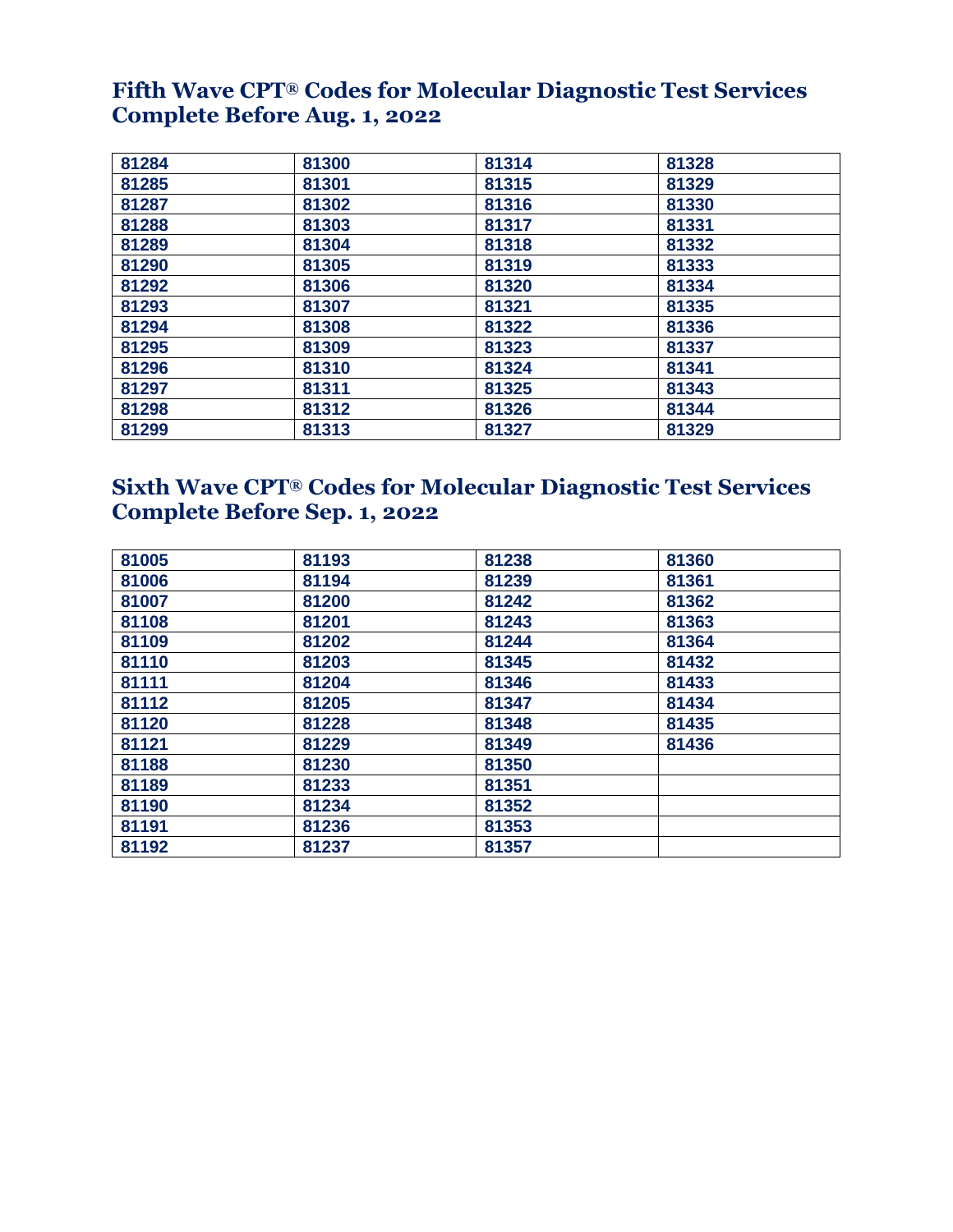#### **Final Wave CPT® Codes for Molecular Diagnostic Test Services Complete Before Nov. 1, 2022 (1 of 2 tables)**

| 81410 | 81554 | 0071U | 0170U |
|-------|-------|-------|-------|
| 81411 | 81595 | 0072U | 0171U |
| 81412 | 81599 | 0073U | 0172U |
| 81413 | 0004M | 0074U | 0173U |
| 81414 | 0006M | 0075U | 0175U |
| 81415 | 0007M | 0076U | 0177U |
| 81416 | 0011M | 0078U | 0179U |
| 81417 | 0012M | 0079U | 0180U |
| 81419 | 0013M | 0084U | 0181U |
| 81420 | 0016M | 0087U | 0182U |
| 81422 | 0017M | 0088U | 0183U |
| 81425 | 0001U | 0089U | 0184U |
| 81426 | 0005U | 0090U | 0185U |
| 81427 | 0012U | 0091U | 0186U |
| 81430 | 0013U | 0094U | 0187U |
| 81431 | 0014U | 0101U | 0188U |
| 81437 | 0016U | 0102U | 0189U |
| 81438 | 0017U | 0103U | 0190U |
| 81440 | 0018U | 0111U | 0191U |
| 81442 | 0019U | 0113U | 0192U |
| 81443 | 0022U | 0114U | 0193U |
| 81448 | 0023U | 0118U | 0194U |
| 81460 | 0026U | 0120U | 0195U |
| 81465 | 0027U | 0129U | 0196U |
| 81470 | 0029U | 0130U | 0197U |
| 81471 | 0030U | 0131U | 0198U |
| 81493 | 0031U | 0132U | 0199U |
| 81504 | 0032U | 0133U | 0200U |
| 81507 | 0033U | 0134U | 0201U |
| 81518 | 0034U | 0135U | 0203U |
| 81519 | 0036U | 0136U | 0204U |
| 81520 | 0037U | 0137U | 0205U |
| 81521 | 0040U | 0138U | 0209U |
| 81522 | 0045U | 0153U | 0211U |
| 81523 | 0046U | 0154U | 0212U |
| 81525 | 0047U | 0155U | 0213U |
| 81528 | 0048U | 0156U | 0214U |
| 81529 | 0049U | 0157U | 0215U |
| 81540 | 0050U | 0158U | 0216U |
| 81541 | 0055U | 0159U | 0217U |
| 81542 | 0056U | 0160U | 0218U |
| 81546 | 0060U | 0161U | 0221U |
| 81551 | 0069U | 0162U | 0222U |
| 81552 | 0070U | 0169U | 0228U |
|       |       |       |       |